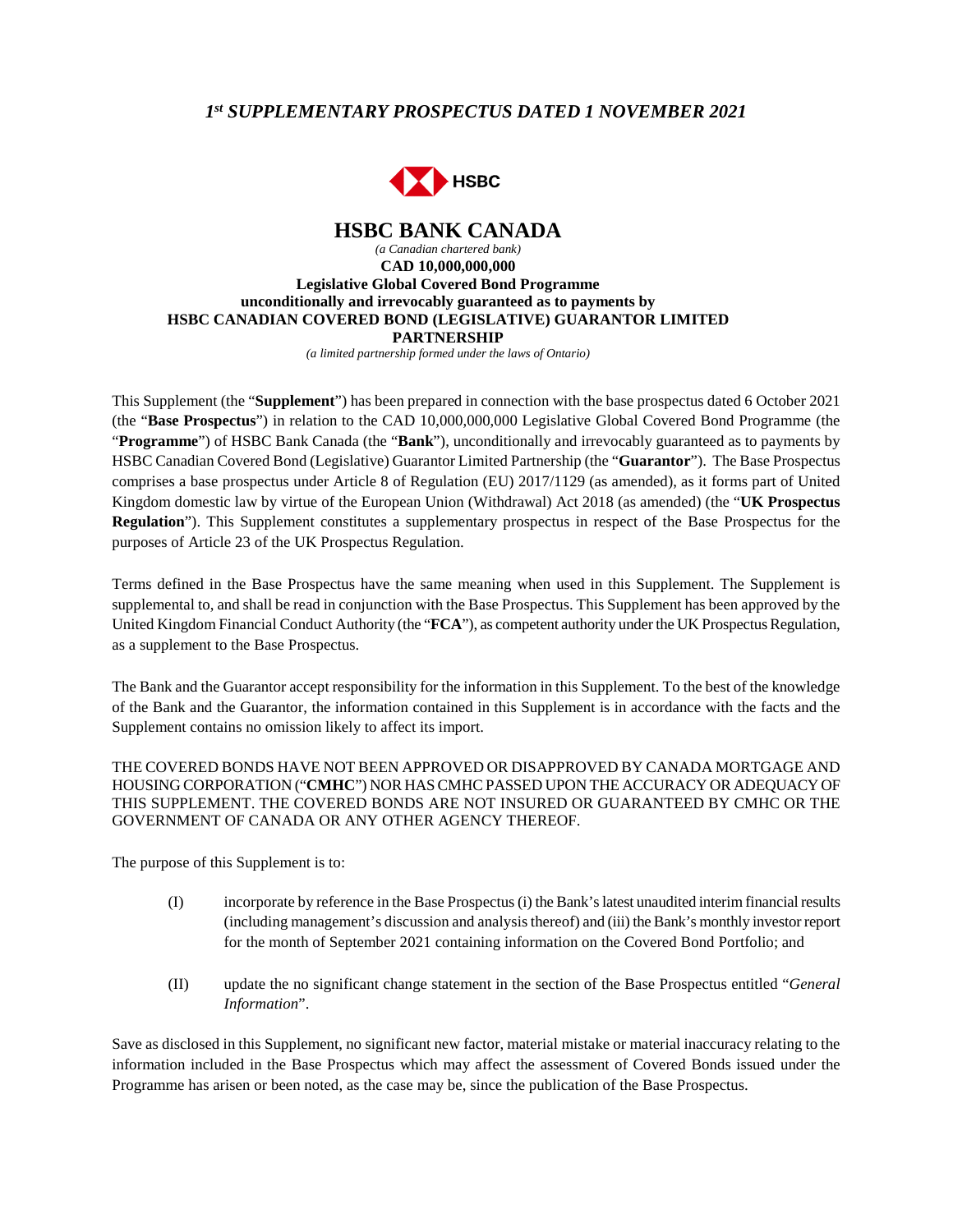To the extent that there is any inconsistency between (a) any statement in this Supplement or any statement incorporated by reference into the Base Prospectus by this Supplement and (b) any other statement in, or incorporated by reference in the Base Prospectus, the statements in (a) above will prevail.

## **By virtue of this Supplement the Base Prospectus shall be supplemented as follows:**

# **I. DOCUMENTS INCORPORATED BY REFERENCE**

- (a) the following sections of the [Bank's Third Quarter 2021 Interim Report](https://data.fca.org.uk/artefacts/NSM/Portal/NI-000036032/NI-000036032.pdf) for the quarter ended 30 September 2021 (the "**Third Quarter 2021 Report**"):
	- (i) Management's Discussion and Analysis of the Bank for the three and nine month periods ended 30 September 2021 on pages 3 through 34 of the Third Quarter 2021 Report; and
	- (ii) the Bank's unaudited interim condensed consolidated financial statements for the three and nine month periods ended 30 September 2021 with comparative financial information for the three and nine month periods ended 30 September 2020, together with the notes thereto on pages 35 to 47 of the Third Quarter 2021 Report;

the remainder of the Third Quarter 2021 Report is either not relevant for prospective investors or is covered elsewhere in the Base Prospectus; and

(b) the Bank's monthly (unaudited) Investor Report containing information on the Covered Bond Portfolio as at the Calculation Date falling on [29 September 2021](https://www.about.hsbc.ca/-/media/canada/en/hsbc-in-canada/legislative-covered-bond-programme/monthly-investor-reports/211022-monthly-investor-report-legislative-sept-2021-pdf.pdf) **(**the "**September 2021 Investor Report**") which is incorporated by reference in its entirety.

#### **II. GENERAL INFORMATION**

(a) Paragraph 4 of the section entitled "*General Information*" of the Base Prospectus is deleted and replaced with the following:

"There has been no significant change in the financial performance or financial position of the Issuer and its consolidated subsidiaries, including the Guarantor, taken as a whole since 30 September 2021, the last day of the financial period in respect of which the most recent interim unaudited published consolidated financial statements of the Issuer have been prepared."

A copy of each of the Third Quarter 2021 Report and the September 2021 Investor Report has been submitted to the National Storage Mechanism (operated by United Kingdom Financial Conduct Authority) and they are available for viewing at *<https://data.fca.org.uk/#/nsm/nationalstoragemechanism>.* 

To the extent that any document or information incorporated by reference in this Supplement, itself incorporates any information by reference, either expressly or impliedly, such information will not form part of this Supplement for the purposes of the UK Prospectus Regulation, except where such information or documents are stated within this Supplement as specifically being incorporated by reference or where this Supplement is specifically defined as including such information.

Copies of this Supplement, the Base Prospectus and all documents incorporated by reference in either can be (i) viewed on the website of the Regulatory News Service operated by the London Stock Exchange at *<http://www.londonstockexchange.com/exchange/news/market-news/market-news-home.html>* under the name "HSBC Bank Canada" and the headline "Publication of a Supplementary Prospectus" (ii) viewed on the Bank's website at *<https://www.about.hsbc.ca/hsbc-in-canada/legislative-covered-bond-programme>* and (iii) inspected during usual business hours on any week day (Saturdays, Sundays and holidays excepted) at the head office of the Bank and at the office of the Issuing and Paying Agent located at the address specified at the end of the Base Prospectus. No website